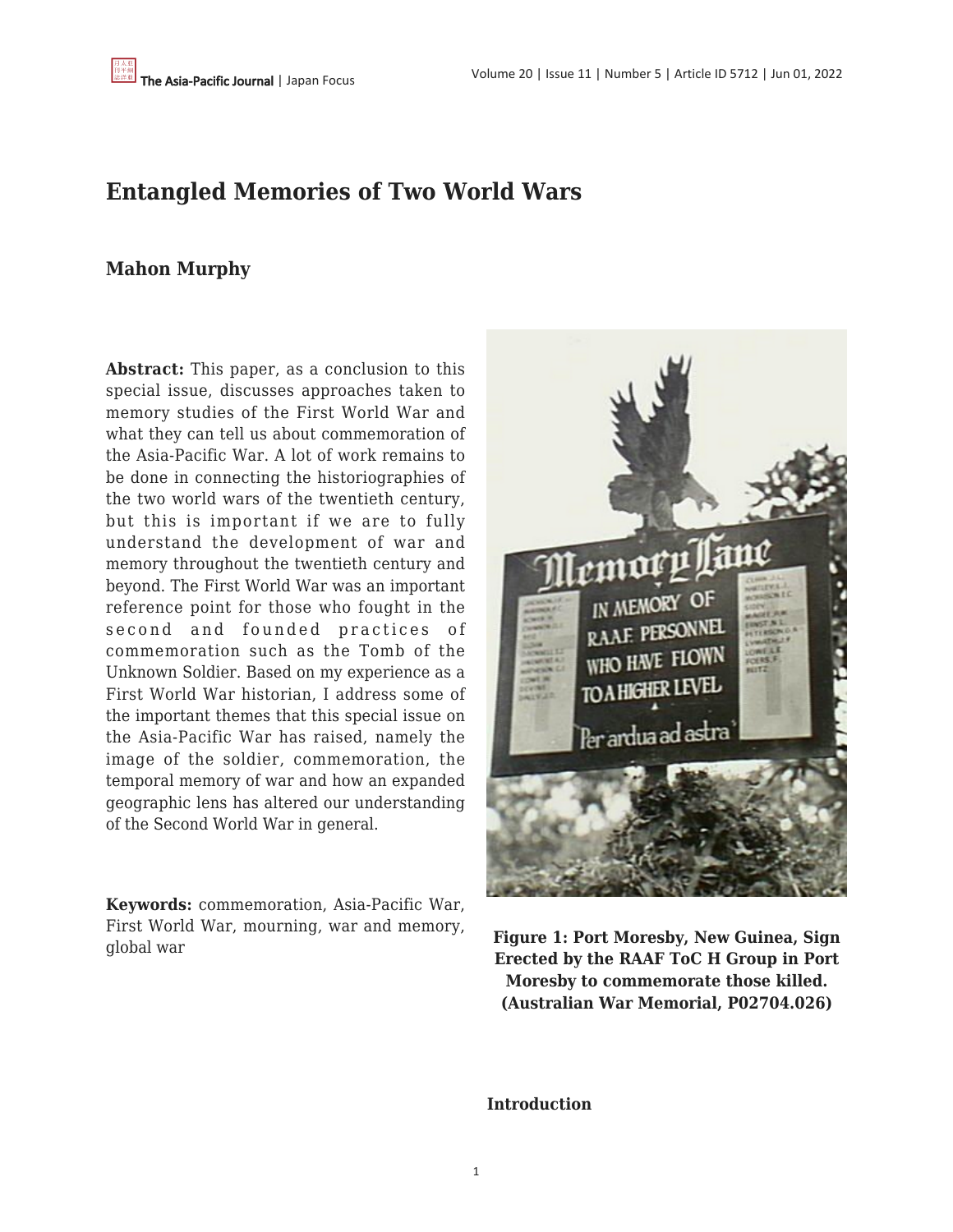As a First World War historian who completed his PhD in 2014, my research became invariably interconnected with the centenary of the outbreak of the conflict and has been ever since affected by the way the war is remembered publicly. Indeed, my home country, Ireland, is still celebrating its "decade of centenaries" which is due to end in 2023 as we commemorate the entwined memories of 1914, the beginning of Irish independence and civil war which ended in 1923. The centenary commemorations of the First World War demonstrated a desire among historians to encourage the general public to think beyond familiar historical narratives, and it is likely that the centenary of the Second World War will take a similar approach. However, historians can be accused of having a narrow focus and there is still a notable lack of crossover studies that engage with the two major global conflicts of the twentieth century. In a recent contribution to this historiographical debate, Catriona Pennell and Filipe Ribeiro de Meneses argue that historians have been slow to acknowledge or appreciate the commonalities and scope for useful crossreferencing between the two world wars (2019, 4).

This special issue on Re-Examining Asia-Pacific War Memories focused on the notion of postmemory and war, and serving as a conclusion this paper turns to a broader view of commemoration and war memory in general and its development since the end of the First World War. This will connect to the themes of this special issue and widen the temporal and geographic frame of our discussion on war memory. While it will necessarily entail some repetition it aims to provide some links and comparisons. It will look at the image of the fallen soldier, different modes of mourning, the temporal memory of war and geographical expansion of remembrance. This relates to the pioneering work of Pierre Nora and the notion of the "age of commemoration" which focus on two concepts—the acceleration and democratization of history (2002, 4-5). The democratization of history in Nora's view was especially important for opening up the memory of war and de-centering the dominant narratives into the extra-European world.

Historians, by nature of their profession, engage in a collective dialogue with the past. Reflections on the First World War at various stages of its commemoration have brought in differing contemporary factors (Horne 2014, 635). This is notable in the rediscovery of the connections between war and the influenza pandemic of 1918-1919 as we try to make sense of the current Covid-19 crisis. The seventy-fifth anniversary of the outbreak of the First World War saw the publication of such pioneering works on the history of memory such as George Mosse's Fallen Soldiers (1990). With this in mind, this special issue has sought to break new ground on the seventy-fifth anniversary of the end of the Asia-Pacific War; by engaging with developments in memory studies and applying them to underrepresented battlegrounds and sites of commemoration in the overall Second World War historiography. This work is of course built on the foundations laid by those that have come before us. In the first decade of the twenty-first century scholars focused on the memory of the conflict, innovating approaches and adapting existing historiographical debates, notably Nora's work on memory and commemoration in France (Saaler and Schwentker 2008). In 2001, Fujitani, White, and Yoneyama lamented the fact that the Asia-Pacific War was largely overshadowed by interest in the war in Europe and the Holocaust, in particular among Anglophone audiences (2001, 3). Thanks to their contribution and those of others we can safely say that the Asia-Pacific is now much less seen as a sideshow to the Second World War, but has entered the mainstream of memory studies.

The end of the Second World War is an important breaking point in the global history of the last century, credited with helping to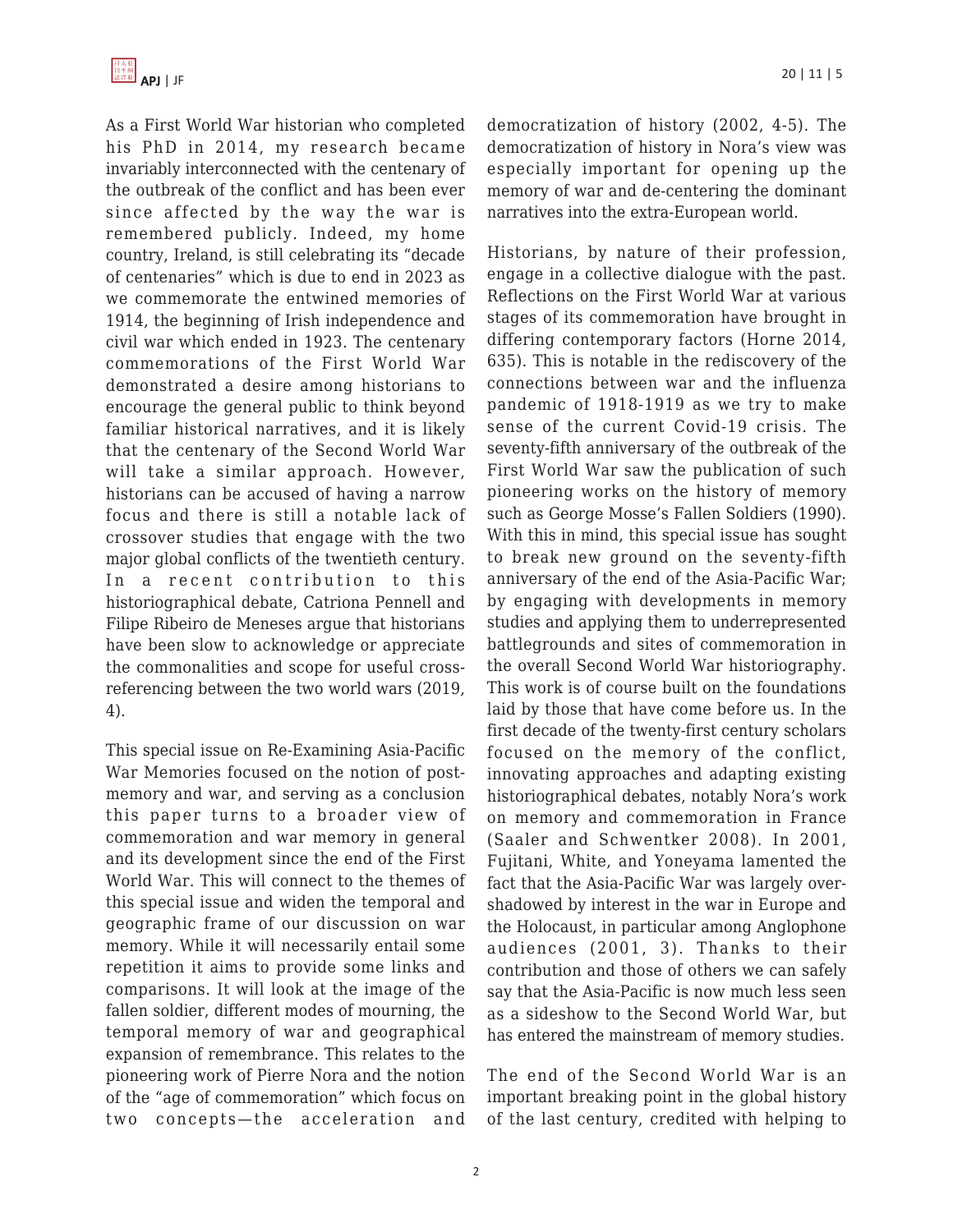

spark decolonization and the Cold War. In the case of Europe, however, a first significant break in twentieth century cultural history came in 1918, not 1945. Once the Great War ended, Jay Winter (2017, 206) argues, its remembrance in Europe entailed a return to traditional practices of mourning, embedded in classical, romantic, and religious images and languages. How does this work when we focus our lens on the memory of war in the Asia-Pacific and in particular when looking at the war memories of those who were not part of a European imperial metropole, a dominion nation or the USA?

#### **The Image of the Soldier**

Perhaps it is a contradiction in terms but the outbreak of total war in 1914 changed the presentation of war from representing war to representing "warriors" (Winter 2017, 3). Even those who gloried in the new notion of mechanized warfare, as recorded in Ernst Jünger's war memoir In Stahlgewittern (1920), still held the individual experience as central to the narrative of war. Indeed, it was the overwhelming development of military technology that led some to rescue the image of the individual soldier from warfare that had become depersonalized. The myth of T.E. Lawrence, known commonly as Lawrence of Arabia, proved popular in post-war Britain as it seemed to show that one person's decisions could still have a dramatic impact in modern war (Faulkner 2017). Jünger aside, the search for individual war heroes meant looking to extra-European battlefields of the war or "sideshows" such as the Middle East where mechanization was supposedly not as developed as on the Western Front. As Stefan Goebels (2007, 202) shows, tales of chivalry dominated British war commemorations, this rendered the unrelenting slaughter of the Great War into a narrative which was intelligible to Britons, a supposedly unmilitary nation which was not prepared to "elevate military virtues to social norms of national life."

While Jünger and others may have celebrated war, this shift to the individual experience opened up the possibility for many other soldier/memoirists to portray themselves as victims of war regardless of whether they were on the winning side or not. This can be clearly seen in cases of the internment of "enemy" civilians both male and female who were simply guilty of being of the wrong nationality and in the wrong place (Stibbe 2020, 39). Representing war came to mean representing the civilian victims of war and genocide. The global experience of the First World War also created global memories of the war. For example, although overlooked in many discussions of the First World War and memory, demobilized African soldiers and members of the various carrier corps returned to their hometowns with their own experiences of the various battlefields and their own commemoration practices (Moyd 2011). Integrating these individual experiences from the various battlefields of conflict into the narrative of the war as a whole restores agency not only to such forgotten soldiers but also to non-combatant communities at war and creates a more substantial historical understanding of the war. These are themes that certainly reappear in discussions of memory of the Second World War. Both wars had disastrous effects on local communities away from the main battlefields in areas such as sub-Saharan Africa as men were recruited into carrier corps, taken away from their homes and returned after the war traumatized. Bringing in the voices of other victims/belligerents of the war also serves an important function of decentering the history of the Asia-Pacific War from the dominance of the major Allies and the Japanese.

#### **Mourning and Commemoration**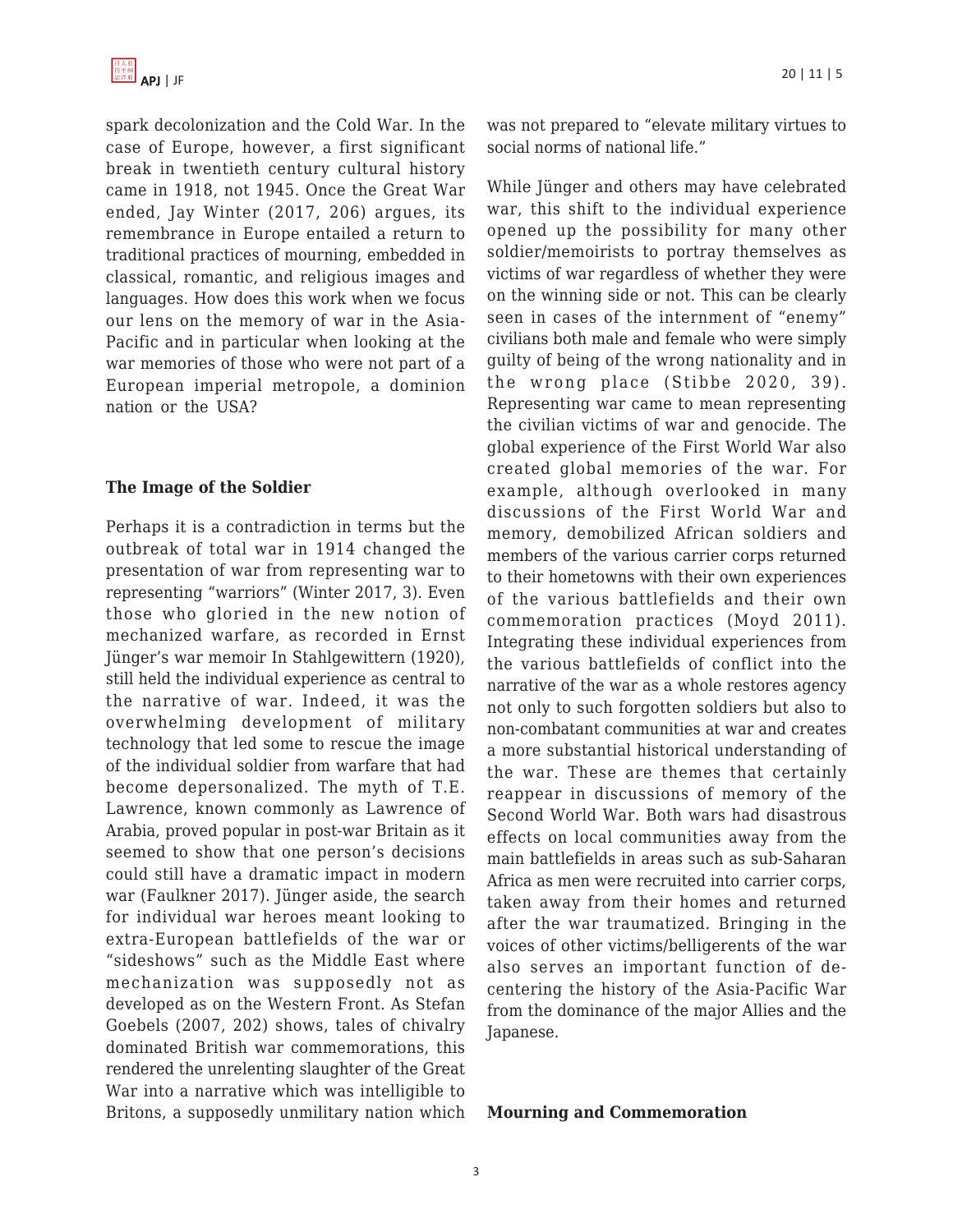In their ground-breaking work on war and memory Stéphane Audoin-Rouzeau and Annette Becker described how the huge battlefield losses on the Western Front in the First World War had radically altered pre-war European attitudes to death and mourning (Audoin-Rouzeau and Becker 2002, 179). During the war mourning became a repressed theme and was so pervasively denied as to become almost socially invisible). In France, the terrible slaughter on the Western Front caused a major breakdown in funeral and mourning etiquette. During the war itself ostentatious displays of mourning, such as widows wearing black dresses, seemed increasingly inappropriate as the mass slaughter continued. This was a decisive shifting point in the relationship of Westerners to death. The grief people felt for the men who died over a hundred years ago has left perceptible traces today and this is perhaps truer for those who were killed during the Second World War.

Inter-war generations failed to see how much the culture of violence permeated their lives and how they were irreversibly changed by its brutalization, and most importantly, how this contributed to them embarking into the abyss once again in 1939 (Audoin-Rouzeau and Becker 2002, 227). In this vein, Akiko Takenaka perceives a similar phenomenon in Japan during the Asia-Pacific War as the cult of sacrifice for the nation made the notion of mourning the dead increasingly unacceptable (2015). This taboo on mourning operated through a different dynamic, however, it was not from a social fatigue with death but through censorship and indoctrination as families were pushed by the state to feel joy rather than despair at the loss of a loved one in battle. The conduct of total warfare necessarily entailed an institutionalization of grief, which in Japan focused around communal activities at Yasukuni shrine with the state trying to find an "exalted meaning for a war death" (Takenaka 2015, 95).

Despite the attempt to seek out heroes to memorialize, collective commemoration remained the main method of national memory, especially in Japan where Yasukuni honors the fallen not just from the Pacific War but across all of Japan's imperial wars, where the soldier is not glorified as an individual but as part of a great whole. Since the Russo-Japanese War there was increasingly less space for private mourning in Japan (Hettling and Schölz 2019). Collective commemoration could also take the form of giving the war hero anonymity. In 1959 Chidorigafuchi National Cemetery was designated to house the remains of the many unknown Japanese soldiers who died during the Second World War. It even appeared, as discussed in this special issue by Daniel Milne and David Moreton, at Ryōzen Kannon in Kyoto.

A tomb dedicated to the unknown soldier was an innovation in war memory directly resulting from the First World War, and it soon became a standard practice in commemorative activities worldwide. They were proposed while the war was ongoing and then institutionalized in France and Britain on armistice day 1920 with the first interments taking place the following year at the Arc de Triomphe and Westminster Abbey in Paris and London respectively. The effect of modern munitions on the human body often meant that identification of remains was impossible and the scale of slaughter dwarfed the individual experience. The tomb of the unknown soldier allowed the anonymous masses to enter public memory and take the place of the named hero and thus provided a means to come to terms with the trauma of war (Kramer 2007, 284). Through the tomb to the unknown soldier, we see an attempt to collectivize individual mourning around what Mosse termed "the cult of the fallen soldier" (1990, 70). The tomb also helped to distract the public from the fact that the nation-state had sent more people into death than it could administer. One could see it as an acknowledgment that the state was incapable

4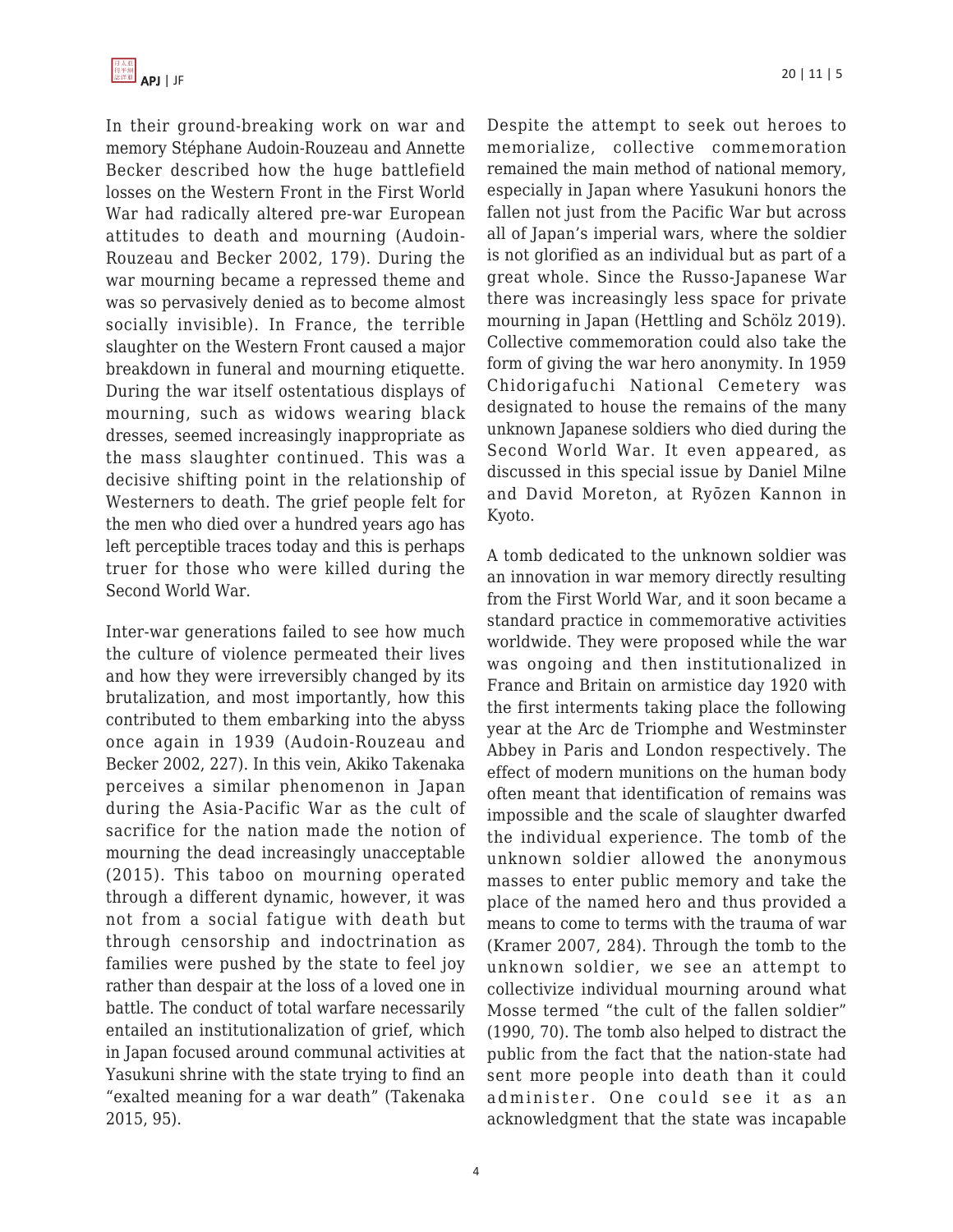of commemorating the dead on an individual level, while at the same time masking this fact as "the" unknown soldier was one individual.

Beatrice Trefalt's paper in this issue discussed another important aspect of the memory of war, the performative function of re-enactment in stimulating and maintaining memory. In going to locate and retrieve the remains of those left behind, the Japanese veterans of the 18th Army also necessarily retraced their footprints during the New Guinea campaign. This trip of retrieval was described as a mission and took an air of military campaign as the veterans once again battled the tropical heat and the difficult terrain to access old battlefields. In this sense, we see a difference with Mosse's discussion on commemoration in the act of visiting the carefully manicured war graves on the Western Front (1990, 107-156). In the replay of the battle against nature in New Guinea described by Trefalt, it is not the beauty of nature that serves as a catharsis but facing again a challenging situation, and thus in a manner re-enacting the war time experience, that helps the veterans to find some solace.

#### **The Temporal Memory of War**

A common theme when looking at the memory of the First World War is how the pre-war period interplays with memory of the war. The pre-war period is perhaps trickier to isolate in the Asia-Pacific theater as one conflict became entangled with another arguably from 1931 onwards. The pre-war period is forgotten to a certain extent because the conflict, especially if we take 1931 as the starting point, had such a long duration. When one looks at the First World War, most reflections of that war are predicated on its beginnings. Of course, this may have more to do with how much more ink has been spilled in debating the origins of the First World War than with that of the second. However, it is also perhaps connected with the levels of violence that were sustained between the two wars. This is not to deny that pre-1914 the world was a peaceful place, far from it. While current historiography increasingly discusses the long First World War as to be dated from 1911 to 1923, the overriding popular image of the First World War in Western Europe is framed around a loss of innocence during the summer of 1914. This is presented in familiar imagery such as the "pals" signing up together in Oxford or the German school students pressured by their teachers to do their patriotic duty, famously depicted in All Quiet on the Western Front.

Japan's intervention in Siberia in 1918 (intended as a new front of the First World War) offered some narratives that are familiar. The Siberian Intervention was a war in which the Japanese Empire first experienced defeat. The Japanese army "withdrew" from Siberia in 1922, but their mission was incomplete: the Bolsheviks defeated all foreign intervention troops and counter-revolutionary forces and gained control of the entire territory of the former Russian Empire. Defeat in the battle of Yufta in 1919 and at Nikolayevsk in 1920 is seen as the pivotal battle that eventually forced Japan's hand to withdraw from Siberia in 1922 (Izao 2017, 171). Japanese soldiers, many of them disillusioned with the war, were repatriated in October 1922 to find that the intervention was also deeply unpopular with the public. Survivors of the battle of Yufta labored hard to have a stone monument erected at Yasukuni in memory of their fallen and almost forgotten comrades—the memorial to the Tanaka Brigade (Tanaka-shitai), which still stands in the shrine today. Ironically the soldiers' return to Japan almost coincided with the Peace Commemorative Exposition at Ueno Park, Tokyo held four months previously. This meant that the commemoration of the First World War in Japan took place essentially while Japanese soldiers were still fighting it. The Siberian Intervention, however, remains a largely forgotten episode in the history of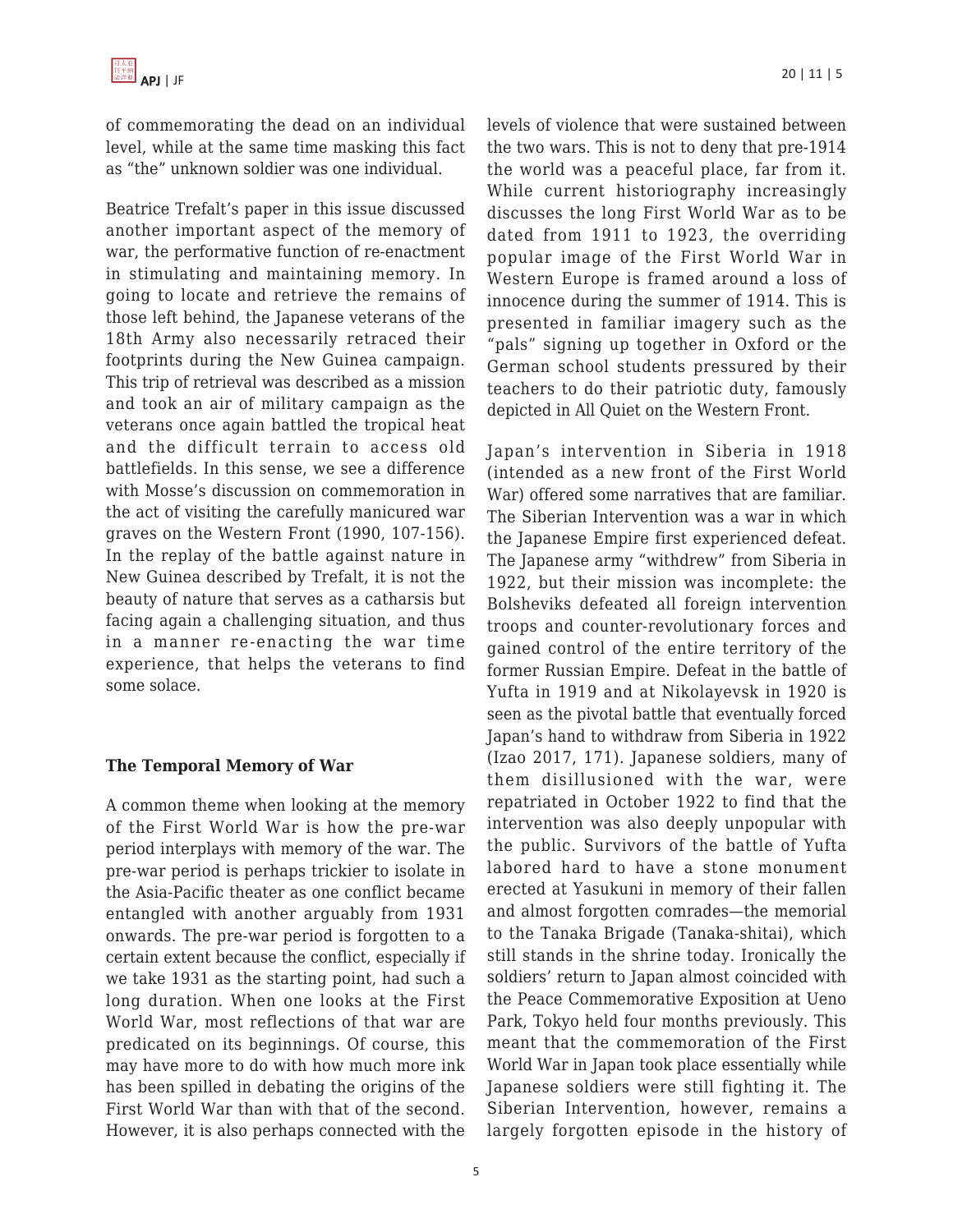warfare and Japan, overshadowed by the narrative of Russia's internment of Japanese soldiers in Siberia in the post-Second World War years.

In the case of Japan, defeat looms largest in memory and signifies the breaking point between pre- and post-war. To a certain extent the Asia-Pacific war itself forms part of the prewar narrative and disentangling it from a period of peace is a difficult undertaking (Dower 2000, 45). Through what John Horne (2008, 24) termed the "galvanizing effect", confronting the rupture of defeat forces a society to address the past in ways the victor can avoid. This may mean self-consciously drawing on the past or appealing to a new future or more often doing both simultaneously.

In drawing on the narrative of the Asia-Pacific War for Japan, there were no "guns of August" as in Europe in 1914 to signify a breaking point of peace and the beginnings of conflict. This causes problems for us in our attempts to commemorate the war. What starting dates and what conflicts do we include in the Asia-Pacific War and can we really divorce the Pacific War (as it is generally understood in Anglophone literature) from the Second Sino-Japanese War (1937-1945), or what we should term the global Second World War? Paul D. Barclay's recent article in the Asia-Pacific Journal: Japan Focus makes a convincing argument for the concept of Japan's "forever war" lasting from 1895-1945 which shows that Japan fought several particular wars that overlapped with one another to produce cumulative effects (2021, 24). Collin Rusneac's study of Sanadayama cemetery in Osaka in this special issue showed us a direct link between Japan's previous imperial conflicts and the Second World War. This special issue has also shown that we can project this forward beyond 1945 and see how memory and commemoration of the Asia-Pacific War became intertwined with decolonizing or Cold War narratives as shown in Milne and Moreton's analysis of Ryōzen Kannon and Arnel Joven's study of Camp O'Donnell. It is important that we keep these local experiences intertwined with the conflict as a global whole.

#### **Geographical Memory of Twentieth Century Warfare**

Following on from a temporal consideration it is now perhaps fitting to turn to the geographic. As in the First World War, during the Asia-Pacific War, imperial interaction was at the heart of the conflict. These were wars envisioned in transnational terms even if they were fought for national needs. For imperialists, total war has the unfortunate sideeffect of turning the colonial order upside down. In the First World War, the extension of the fighting into Africa and the use of colonial troops on the western fronts sparked uneasy debates in the imperial metropoles of Britain and France. In the colonial sphere, the Allied takeover of Germany's African colonies in what are now Togo, Cameroon, Tanzania and Namibia, was delicately managed for fear of upsetting colonial power balances.

A link we can make to literary representations of the Asia-Pacific War and its memory and that of the First World War is the image of conflict in the colonies and the colonial landscape of the war zones described. This expectation of what fighting in the supposed under-developed parts of the world would be like fit into what Robert Gerwarth and Stephan Malinowski (2009) described as the "colonial archive". The battle zones of New Guinea, as discussed in this special issue, fit what Susan Zantop described as 'colonial fantasies' in reference to nineteenth century German colonial projects. Japan's imperial expansion on the level of cultural and discursive history somewhat fits into this framework. The "unconsciously expressed colonial fantasies" which are the cause of the desire for imperial expansion are also replayed in soldiers' memoirs of the war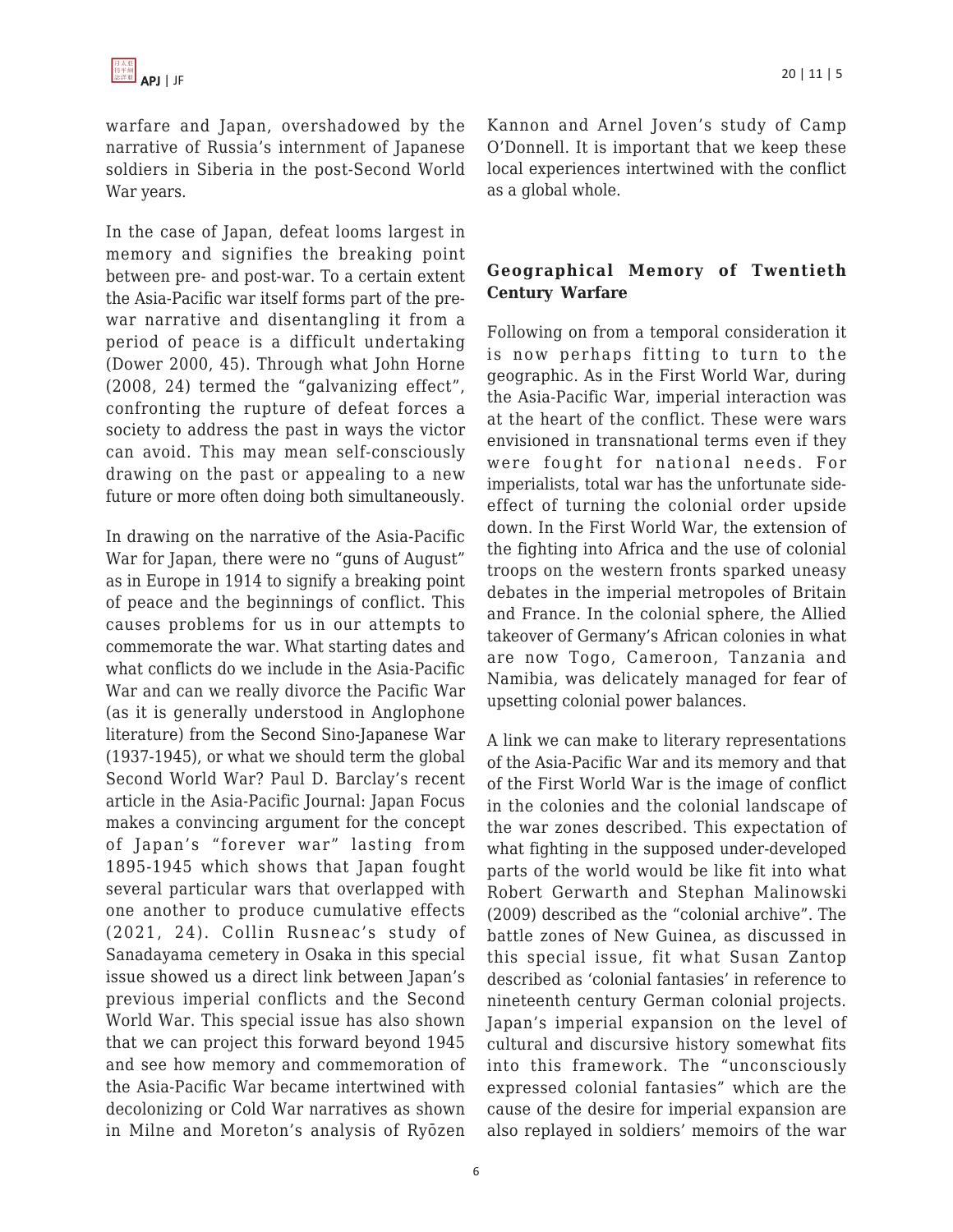

(Zantop 1997, 9). While Zantop's thoughts focused on Africa and Germany's Eastern neighbors, as with late nineteenth century Germany, the vision of Japan as a nation was in many ways created at the colonial periphery, where the "civilizing mission" interacted with racial stereotypes, sexuality and gender roles (Conrad 2014, 18).

One of the abiding memories of the First World War in Germany made effective use of the colonial archive. This was the celebration of the supposed heroics of Paul Von Lettow-Vorbeck's troops who had kept the British Army occupied in East Africa throughout the conflict. They were the last German forces to surrender, only upon hearing about their homeland's capitulation on 25 November 1918, two weeks after the armistice in Europe. Lettow-Vorbeck and his East African troops paraded through the Brandenburg Gate on their return to Berlin declaring themselves "undefeated in the field". However, this was a very different field to that of the western front, von Lettow-Vorbeck's troops fought a supposedly heroic fight against nature, climate and an overwhelmingly powerful foe (Leonhard 2018, 350). Lord Cranworth, who had experience fighting in France and East Africa noted the difference between 'civilized' and 'uncivilized" battlefronts: "I would sooner hear a big shell traveling along like an express train, than hear a lion roar a few yards away from me. I have heard both very often, but a shell never made my flesh run up my spine until it turned my hair into pin wire" (Samson 2013, 155).

Similarly, Japan's actions in New Guinea during the Asia-Pacific War were remembered primarily as a war against the terrain and tropical diseases, not the enemy, as Ogawa Masatsugu's memoirs, discussed in Nishino Ryota's contribution to this special issue, make clear. The battlefields of New Guinea could serve as a contrast to the war in China. Here warfare had not taken on its totalizing and brutal nature but retained aspects of a colonial fantasy of adventure. Unlike Lettow-Vorbeck, however, Ogawa and his comrades did not receive a hero's welcome on return from the war.

In addition, descriptions of the local New Guineans as welcoming and performing a narrative role of "noble savage" in memoirs are presented in Nishino's paper in this special issue. The myth of the "noble savage" saw a revival in the early-twentieth century in the build-up to the First World War and the fear of anarchist terror and socialist/communist revolution (Ellingson 2001, 384). This welcome laid out to Japanese soldiers reflects this narrative and suggests a determination by the author to not just present the locals in a friendly light but as a comment on Japan's suitability to run colonies in Asia and the Pacific. Ogawa's encounters with the local population reflect that the war did not "extinguish images of the exotic savage" but multiplied the images of the indigenous people who were presented as servant, victim, pupil, ally and much less frequently, brother human (Lindstrom 2001, 122).

In the inter-war period in Germany (a country that like Japan had lost its empire after defeat in World War I) the image of the loyal Askari in German Africa served to prop up the notion that Germany was a modern "civilized" country fit to own an empire (Lewerenz 2010, 175). Of course, this image of the loyal Askari would be offset by the use of stereotypical imagery of barbarous violence deployed by French African troops on the Western Front and into the post war era with "Black Watch on the Rhine" propaganda related to alleged sexual violence and miscegenation during the French occupation of the Rhineland. Nevertheless, in 1916 an argument was made in one of Germany's leading newspapers that the small German garrison in Samoa only surrendered to New Zealand forces to prevent any harm coming to the local population who were all loyal to Kaiser Wilhelm II (Kölner Zeitung 15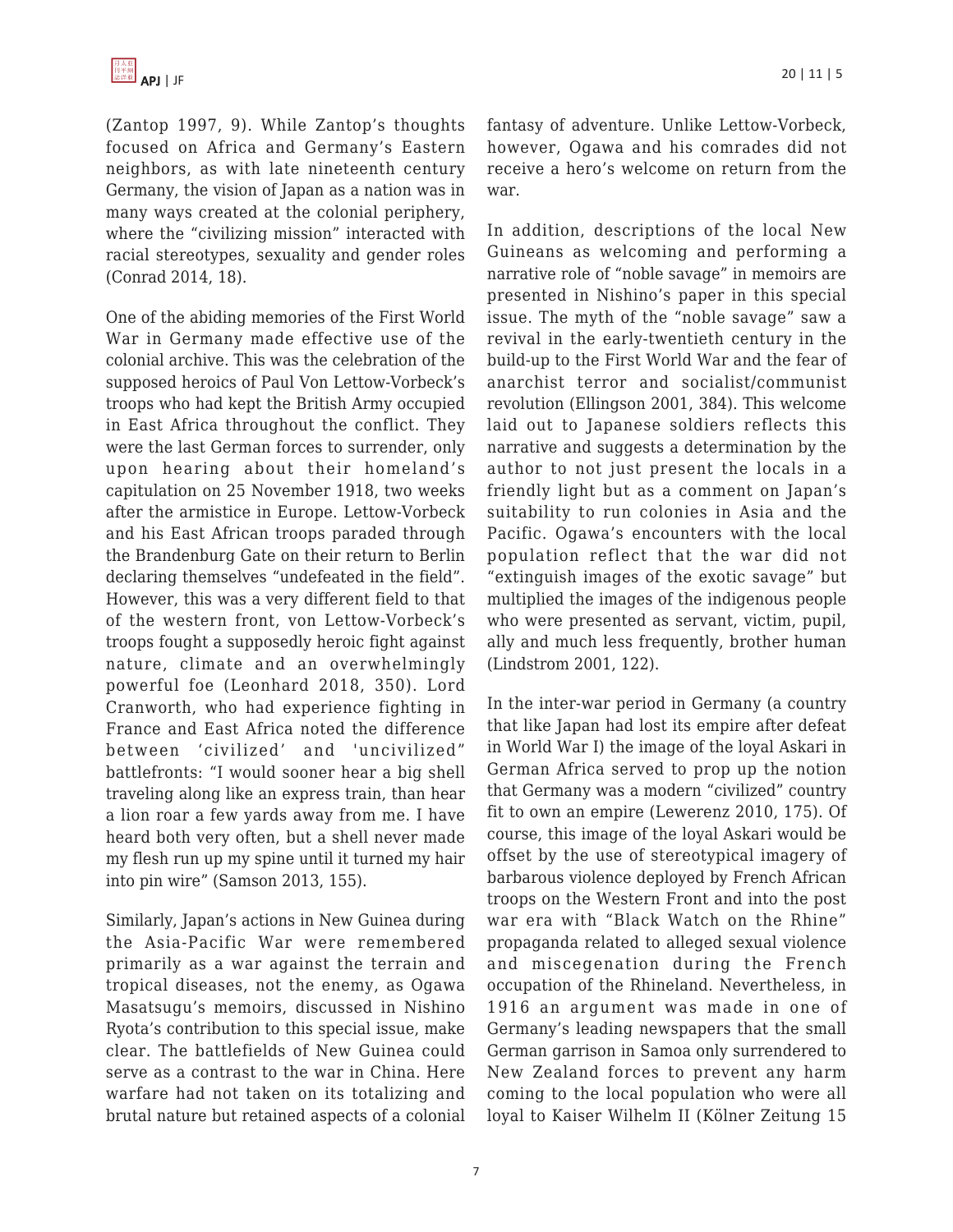August 1916). This signals the beginnings of the "undefeated in the field" myth popularized in Germany in the interwar years. With the Armistice 11 November the German army could erroneously claim to having been undefeated and it was the socialist (implying Jewish) politicians in Berlin who had stabbed the army in the back (Schivelbusch 2003, 205-206). Indeed, looking to the supposed "sideshows" of the war the above-mentioned surrender of Lettow-Vorbeck with his army of Askari in East Africa provided an example of a "noble defeat" of the German army without an accompanying political deceit. With regard to the Asia-Pacific War, New Guinean carriers hired by the Allied Forces also fit this mold in Australian war memory of 'mateship' in which the loyal "native" whose fealty to the Imperial Power (a mandatory power in this case) justifies a territory's colonial exploitation.**<sup>1</sup>**

By looking at the cases of German East Africa during the First World War and New Guinea during the Second, we can see an overriding theme of empire and war and the search to find a war narrative that fit a romantic, chivalric image of that was wiped out by modern innovations in war. Much as German and British soldiers engaged in war in Africa could claim (mistakenly of course) to speak of a war with honor contrast to the barbarity of the Western Front, so could Japanese soldiers remember the war in New Guinea as a more noble affair that could be discussed with more candor than in reminiscing on the China theater.

Indeed, memory of war is not necessarily tied to the memory of actual combat experience. As military and cultural history have become increasingly intertwined, attention to Homefront experiences and cultural demobilization have greatly contributed to our understanding of the functions and effects of war. Indeed, in the case of Cowra as depicted by Alison Starr in this special issue, the Homefront could be a place where the global dimensions of the war were most realized with the prison camp housing captives from all fronts of the war. As all belligerents mobilized for total war, the Homefront became an essential war front, directly tied to the fortunes of war.

#### **Conclusion**

One final thought as a means of conclusion is to consider the memory of morality of war. For the People's Republic of China, the official memory of the Asia-Pacific War is as a necessary defense of the homeland, a narrative of resistance, victor and victim. In the case of Japan, the memoirs analyzed by Justin Aukema and Maetani Kuremitsu's manga discussed by Matthew Allen in this special issue show the Japanese Imperial Army simply blundering its management of the war. In the discussions in this special issue, there are very few accounts of a direct encounter of the act of killing. Indeed, Maetani's robot is the only protagonist depicted as actually killing an enemy. Veteran of the 1944-45 Battle of Leyte, Kamiko Kiyoshi, in Aukema's essay, makes reference to being a good shot and spraying bullets at the enemy but there does not seem to be any discussion of him actually hitting anyone. The reluctance to discuss the direct act of killing may be as much part of a reticence to relive traumatic events as it is a part of a wish to avoid damaging the heroic character of the main subjects of the books.

Just as in First World War memoirs we see the soldier as an innocent victim of war; he (the combatant memory is still overwhelmingly male) does not understand the conflict around him. There is a strong sense that the war was an exercise in futility and forced a re-evaluation of what it meant to be a soldier, a subject of the Japanese empire to fulfill contemporary masculinity. This perhaps differs from the narrative put forward by the British war poets of the First World War where memory of the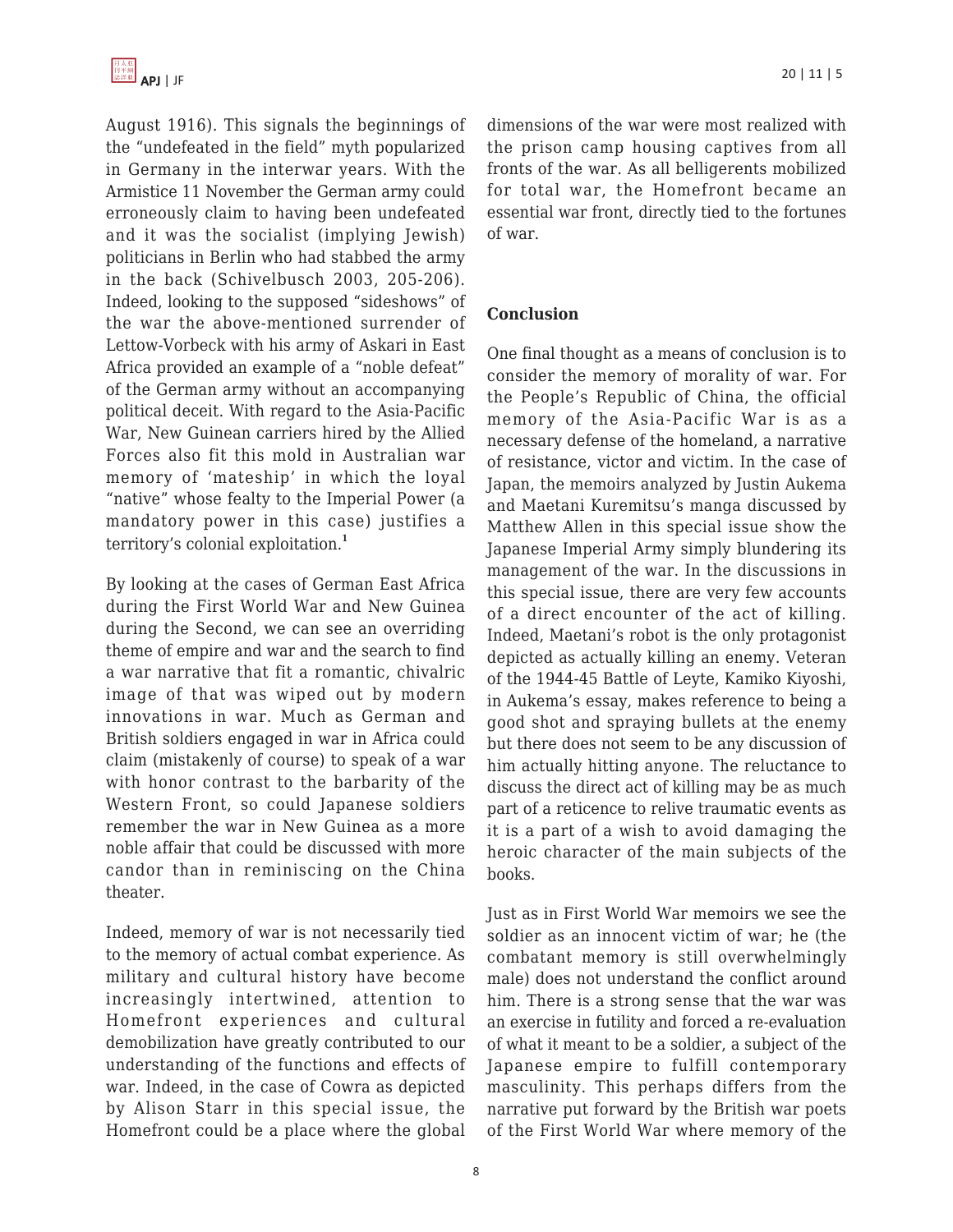war meant that "older languages of grandeur and glory had to be recast in the light of the combat experience" (Winter 2017, 94). Much like the oft repeated "Lions led by Donkeys" trope of the Great War, there is not a moral rejection of war, but simply a rejection of the military leaders who blundered into war in the first place.

While its centenary is still quite a while off, in thinking about the memory of the Asia-Pacific War as part of the Second World War it is useful to look to memory studies of the First World War as a model and vice versa. As we become further removed from the end of the Asia-Pacific War, we see the generational and archival cycle which allows the maturation of a field occurring in studies of the Second World War over the last decade in much the same way that it did for the First World War from the 1990s. Catriona Pennell and Daniel Todman (2020, 49) repeated calls for those working in First and Second World War studies to focus on the cultural history of war and that a lot can be learned from looking at our collective historiographies. One of the goals of this special issue is to highlight the popular memory of war culture of the Asia-Pacific War and connect our findings with memory studies of the Second World War in general. It is important that we stimulate a conversation and think about how the general public will perceive the commemorative cycles that will no doubt dominate studies of the global Second World War as we leave the seventy-fifth anniversary behind and gradually approach the centenary of the war's end in 2045.

#### **References**

Audoin-Rouzeau, Stéphane, and Becker, Annette. 2002. 14-18: Understanding the Great War. New York: Hill and Wang.

Barclay, Paul D. 2021. "[Imperial Japan's](https://apjjf.org/2021/18/Barclay.html) [Forever War, 1895-1945.](https://apjjf.org/2021/18/Barclay.html)" The Asia-Pacific Journal: Japan Focus Vol. 19, Issue 18, No. 4: 1-30.

Conrad, Sebastian. 2014. German Colonialism: A Short History. Cambridge: Cambridge University Press.

De Meneses, Filipe Ribeiro and Pennell, Catriona. 2019. "Introduction." In De Meneses Filipe Ribeiro and Pennell Catriona (eds.) A World at War 1911-1949. Leiden: Brill, 1-15.

Dower, John. 2000. Embracing Defeat: Japan in the Wake of World War II. New York: WW Norton & Company.

Ellingson, Ter. 2001. The Myth of the Noble Savage. Berkeley: University of California Press.

Faulkner, Neil. 2017. Lawrence of Arabia's War: The Arabs, the British and the Remaking of the Middle East in WWI. New Haven: Yale University Press.

Fujitani, Takashi, White, Geoffrey, and Yoneyama, Lisa (eds). 2001. Perilous Memories: The Asia-Pacific Wars. Durham: Duke University Press.

Gerwarth, Robert, and Malinowski, Stephan. 2009. "Hannah Arendt's Ghosts: Reflections on the Disputable Path from Windhoek to Auschwitz." Central European History 42: 279-300.

Goebels, Stefan, 2007. The Great War and Medieval Memory Remembrance and Medievalism in Britain and Germany, 1914–1940. Cambridge: Cambridge University Press.

Hettling, Manfred and Schölz, Tino. 2019. Translated by Nicholas Potter. "Bereavement and Mourning." In Ute Daniel and Peter Gatrell et al. (eds.) 1914-1918-online. International Encyclopedia of the First World War. Berlin: Berlin Freie Universität.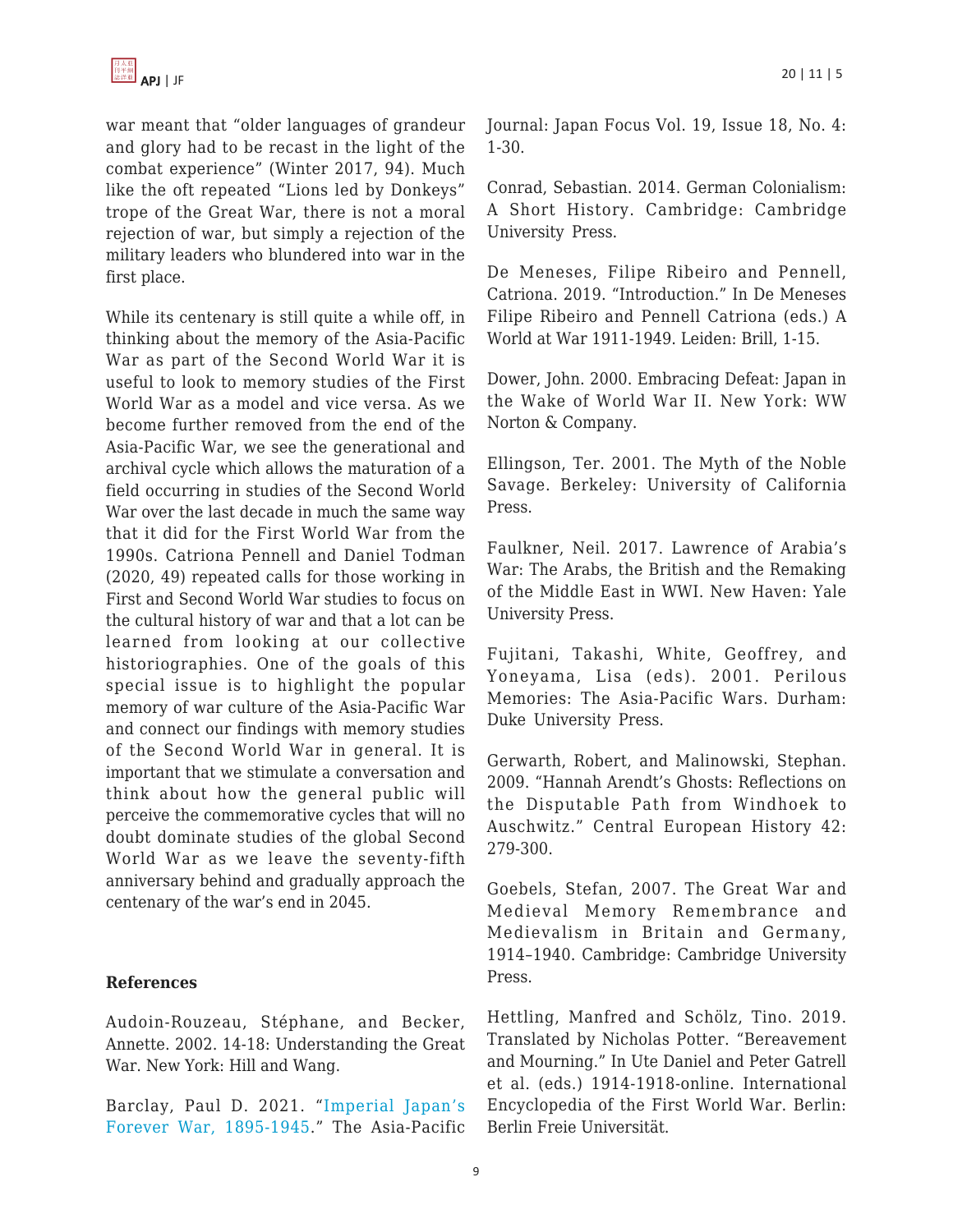

Horne, John. 2008. "Defeat and Memory in Modern History." In Jenny MacLeod (ed.) Defeat and Memory: Cultural Histories of Military Defeat in the Modern Era. London: Palgrave MacMillan, 11-39.

Horne, John. 2014. "The Great War and Centenary." In Jay Winter (ed.) The Cambridge History of the First World War (Vol III). Cambridge: Cambridge University Press, 618-639.

Izao, Tomio. 2017. "The Role of the Siberian Intervention in Japan's Modern History." In Rinke, Stefan and Wildt, Michael (eds.) Revolutions and Counter-Revolutions: 1917 and its Aftermath from a Global Perspective. Frankfurt: Campus Verlag, 161-177.

Jünger, Ernst. 1920. In Stahlgewittern. Stuttgart: JG Gotta'sche Buchandlung.

Kramer, Alan. 2007. Dynamic of Destruction: Culture and Mass Killing in the First World War. Oxford: Oxford University Press.

Leonhard, Jörn. 2018. Der überforderte Frieden: Versailles und die Welt 1918-1923. Munich: CH Beck.

Lewerenz, Susan. 2010. "Loyal Askari and Black Rapist: Two Images in the Discourse on National Identity and their Impact on the Lives of Black People in Germany, 1918-45." In Perraudin, Michael and Zimmerer Jürgen (eds.) German Colonialism and National Identity. New York and London: Routledge, 173-186.

Lindstrom, Lamont. 2001. "Images of Islanders in Pacific War Photographs." In Fujitani, Takashi, White, Geoffrey, and Yoneyama, Lisa (eds.) Perilous Memories: The Asia-Pacific Wars. Durham: Duke University Press, 107-128.

Mosse, George L. 1990. Fallen Soldiers, The Memory of the World Wars. Oxford: Oxford University Press.

Moyd, Michelle. 2011. "We Don't Want to Die for Nothing: Askari at War in German East Africa, 1914-1918." In Das, Santanu (ed.) Race, Empire and First World War Writing. Cambridge: Cambridge University Press, 90-107.

Nora, Pierre. 2002. "[Reasons for the Current](https://www.eurozine.com/reasons-for-the-currentupsurge-in-memory/) [Upsurge in Memory"](https://www.eurozine.com/reasons-for-the-currentupsurge-in-memory/). Eurozine, 19 April 2002. [Accessed 26 August 2021].

Pennell, Catriona and Todman, Daniel. 2020. "Introduction: Marginalised Histories of the Second World War." War & Society 39, No. 3: 145-154.

Saaler, Sven, and Schwentker, Wolfgang (eds.) 2008. The Power of Memory in Modern Japan. Folkestone: Global Oriental.

Samson, Anne. 2013. World War I in Africa: The Forgotten Conflict Among the European Powers. London: I.B. Tauris.

Schivelbusch, Wolfgang. 2003. The Culture of Defeat: On Trauma, Mourning, and Recovery London: Granta Books.

Stibbe, Matthew. 2020. Civilian Internment during the First World War: A European and Global History 1914-1920. London: Palgrave MacMillan.

Takenaka, Akiko. 2015. Yasukuni Shrine, History, Memory, and Japan's Unending Postwar. Honolulu: University of Hawai'i Press.

Winter, Jay. 2017. War Beyond Words: Languages of Remembrance from the Great War to the Present. Cambridge: Cambridge University Press.

Zantop, Susanne. 1997. Colonial Fantasies: Conquest, Family and Nation in Precolonial Germany 1770-1870. Durham: Duke University Press.